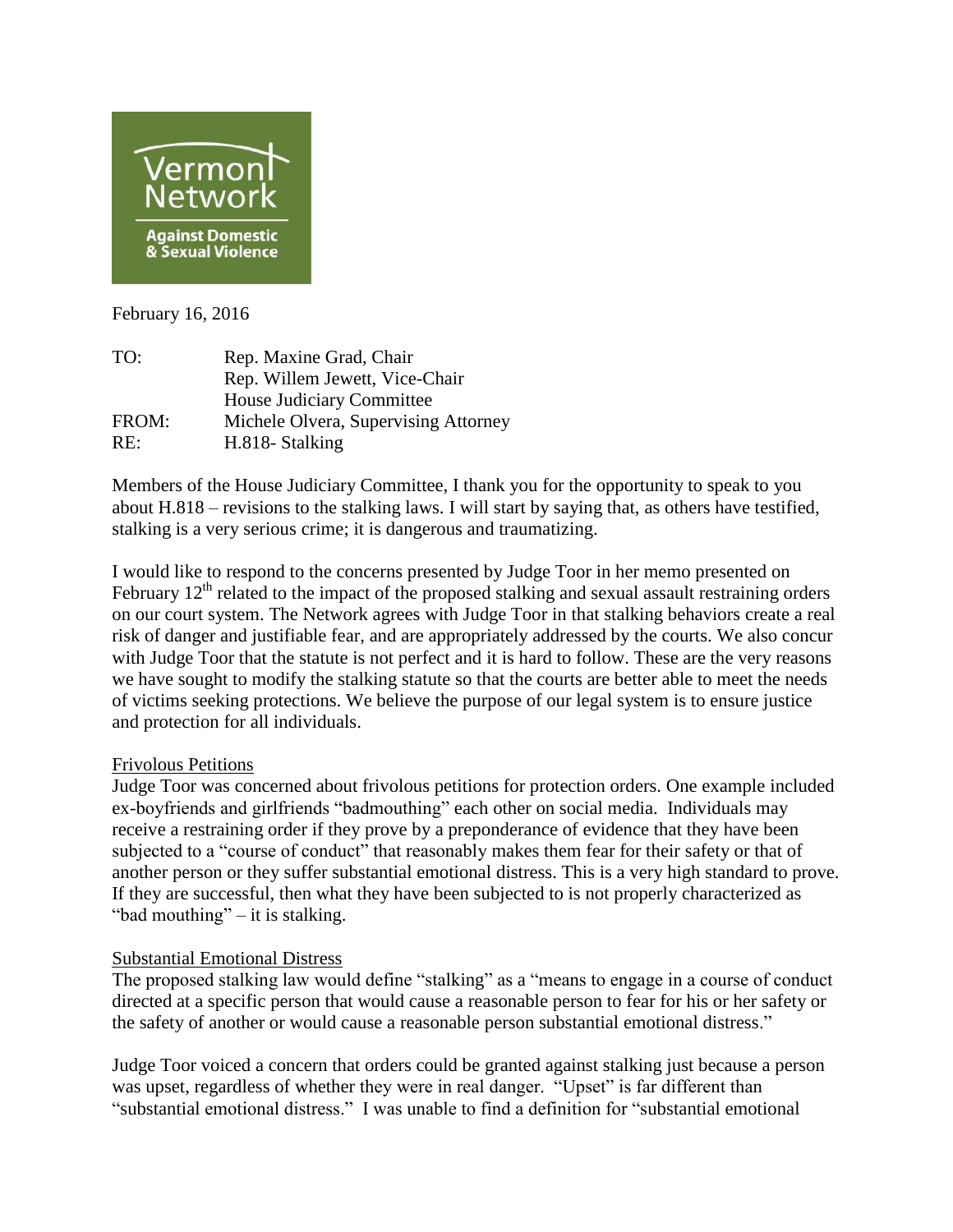distress" in Vermont case law; however, I did find a North Carolina Court of Appeals case, *Ramesy v. Harman*, that sought to define substantial emotional distress (there was no NC statutory definition). The Court found that "substantial" is defined as 'considerable in value, degree, amount or extent. Black's Law Dictionary defines emotional distress as 'a highly unpleasant mental reaction (such as anguish, grief, fright, humiliation, or fury) that results from another person's conduct." Thus, "substantial emotional distress" is something that is far beyond a teenage girl who is called "fat" with some expletives after it.

#### Trivial Behavior

Judge Toor expressed some concern that someone could get a restraining order simply because someone was observing them. This is not the case. The person must show a "course of conduct", meaning they have to do something more than once – and it must cause a reasonable person fear for his or her safety or the safety of another, or cause a reasonable person substantial emotional distress. A judge would not find that observation alone, without the cause of fear or emotional distress, could meet the requirements of the statute.

A young person who gets her hat removed and tossed in the air on the way home from school cannot get a stalking order. The person would not be able to show reasonable fear. Neither could a Bernie supporter get a restraining order because their favorite candidate was insulted by Trump. Fear or emotional distress would not be reasonable.

## Constitutional Challenges to Stalking Laws

Defendants have argued that stalking laws are unconstitutionally vague. The essential test for vagueness was set out by the U.S. Supreme Court in 1926. A Government restriction is vague if it "either forbids or requires the doing of an act in terms so vague that men of common intelligence must necessarily guess at its meaning and differ as to its application." Whether a given term is unconstitutionally vague is left to the interpretation of each state's courts. The Supreme Court of Kansas found that state's stalking statute unconstitutionally vague because it used the terms "alarms," "annoys," and "harasses" without defining them or using an objective standard to measure the prohibited conduct. "In the absence of an objective standard, the terms . . . subject the defendant to the particular sensibilities of the individual…" Kansas has since amended its statute, and the amended statute has been ruled constitutional, because the court specifically found that the revised law included an objective standard of a reasonable person and defined the specific terms in the statute. Similarly, Vermont proposed H.818 would meet these standards as well.

Prohibiting constitutionally protected behavior has been upheld in the courts when under the circumstances the behavior was dangerous. In *State v. Albarelli*, 2011 VT 24, the Vermont Supreme Court held in a disorderly conduct case that so long as the speech targets a specific individual and could constitute an overt or implied threat to a reasonable person under the circumstances, the First Amendment is not implicated. Another example that is often cited is shouting "fire!" in a crowded theater.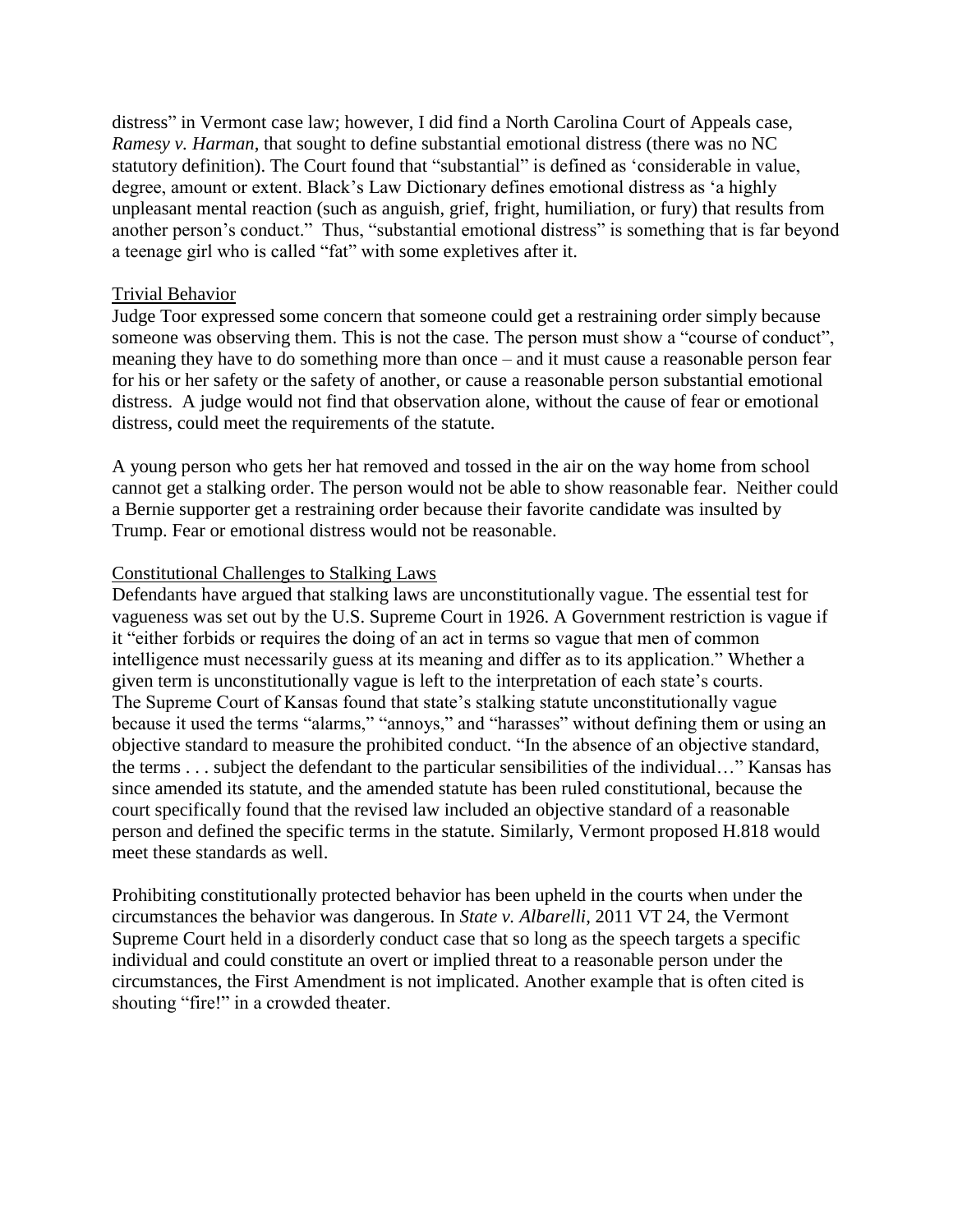#### Intentions of the Stalker

Originally, most stalking statutes were "specific intent" crimes; they required proof that the stalker intended to cause the victim to fear death or personal injury or to have some other particular reaction to the stalker's actions. The subjective intent of a person, however, can be difficult to prove. Prosecutors had to litigate what was in the defendant's mind when he or she engaged in the stalking behavior. As a result, many states revised their statutes to make stalking a "general intent" crime – the perpetrator intended to engage in the conduct that caused a reasonable person fear or substantial emotional distress.

The "reasonable" standard was recommended in the NIJ Model Anti-Stalking Code project. At least two courts have discussed the model's language in finding that general intent is sufficient. *Elonis v. United States* discussed the importance of statutory clarity on what level of intent is required. Furthermore, in *Staples v. United States*, the court rested its decision on the statutory absence of any particular intent, therefore indicating that an express statement by Congress as to whether or not intent was required would have been sufficient.

As Legislative Counsel indicated to this Committee on February 12, 2016, the current draft of H.818 is "consistent with what the courts have said about the threat doctrine – an intent to threaten is not required." However, given the complications caused by legislative lack of clarity with regard to intent as indicated in *Elonis* and *Staples*, it is necessary to clearly state in H.818 that no intent is required in H.818.

# "No Legitimate Purpose":

It is an untenable requirement that a prosecutor prove a negative. This remains one of the confusing points of the current Vermont statute. In fact, the Oregon Court of Appeals, did invalidate that state's stalking law on the grounds that the term "legitimate purpose" was unconstitutionally vague. The court found that the statute did not tell a person of ordinary intelligence what was meant by the term "legitimate purpose"; therefore, the statute gave no warning as to what conduct must be avoided.

## Sexual Assault – Lewd and Lascivious

In Vermont's jury instructions, an offender can be charged with lewd and lascivious conduct if his/her conduct was lustful or indecent, or the sexual behavior was open and gross, meaning that the alleged act was committed within the view of at least one non-consenting member of the public. Jurors are further instructed to apply their sense of the community standards of sexual decency, propriety, and morality when weighing the commission of the crime.

Judge Toor expressed concern that such an addition would amount to "fraternity parties [becoming] a whole new court docket. A recent study of fraternity members and student athletes revealed that they are more likely than any other men on campus to commit a sexual assault (Murnen & Kohlman, 2007).<sup>i</sup> Fisher, Cullen and Turner (2000) found that of the rapes reported by students surveyed in their study, 10.3 percent occurred in a fraternity house.<sup>ii</sup> Dismissing such behavior simply because it might occur at a fraternity party suggests a willingness to minimize the serious nature of such an offense.